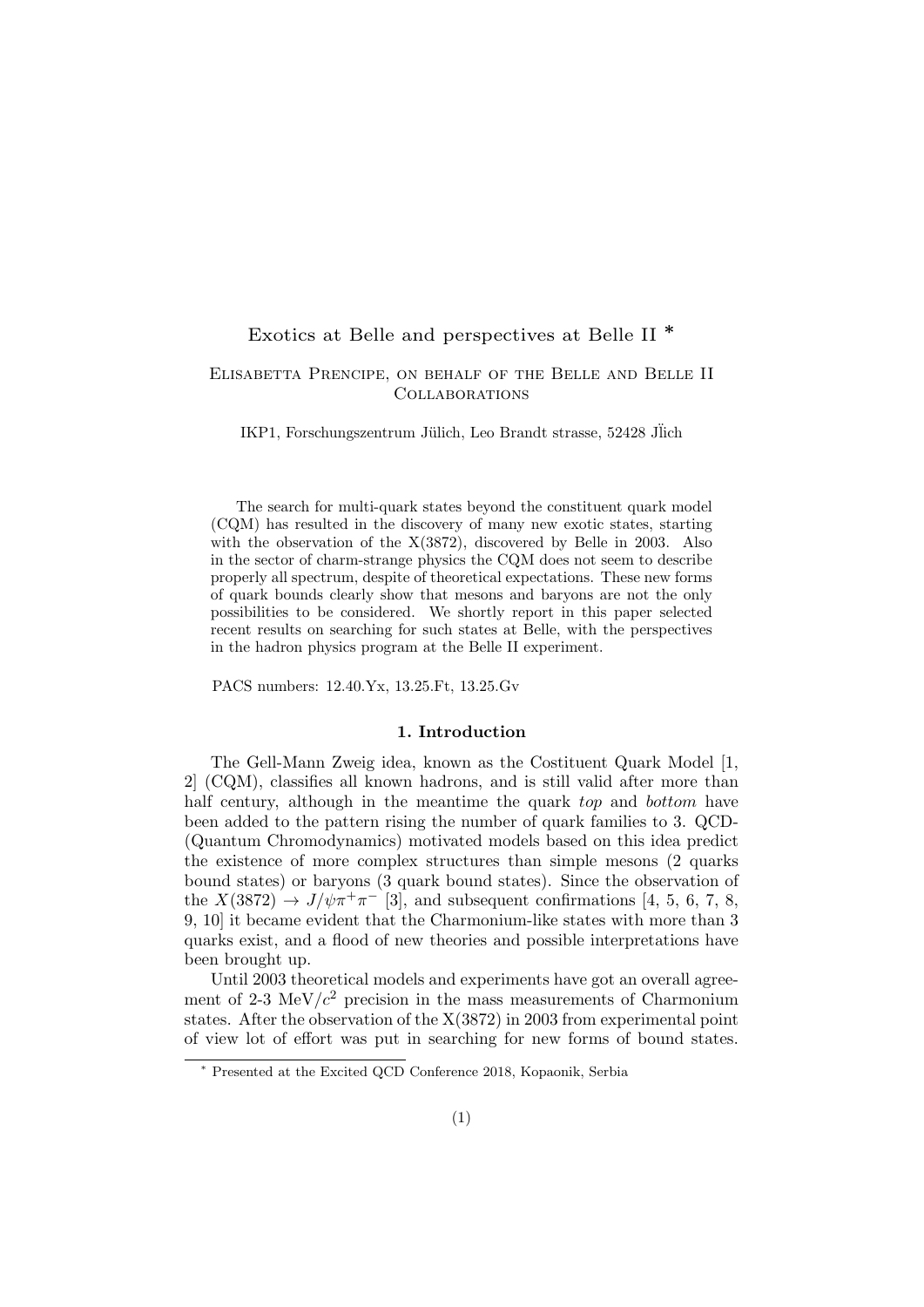Some of them well fits the theory, while others are found at unexpected mass values, and still several possible interpretations are opened, mostly due to the poor available statistics in the past experiments to investigate them i.e. performing a full amplitude analysis, or detector limitations did not allow to measure the very narrow width, crucial to discriminate among different theoretical interpretations [11]. Undoubtedly the Belle experiment (1999-2010) [12] gave an important and substantial contribution to the field. Meson, baryons, dibaryons, glueballs, hybrids, tetraquarks, pentaquarks are only some of the hypoteses populating the Charmonium-like literature.

## 2. Z-charged States at Belle

In 2008 the first charged exotic state was announced by the Belle collaboration [13, 14], then confirmed by the LHCb collaboration [15]. Here we are definitively talking of an exotic state, as Charmonium states are supposed to be neutral by definition. In an update of the analysis performed in 2015 [16], the Belle collaboration published on 772 million  $B\bar{B}$  pair the new mass and width values of the so-called Z(4430), e.g.  $M = (4485 \pm 22^{+28}_{-11})$ MeV/ $c^2$  and  $\Gamma = (200^{+21+26}_{-46-35})$  MeV, observed with 6.4 $\sigma$  significance, and provided the quantum number  $J<sup>P</sup> = 1<sup>+</sup>$ .

The observation of the Z(3900) [17] is also a milestone in the search for exotics at Belle. It followed the observaton of the same resonance at BES III [18]. The Belle analysis was performed using an integrated luminosity of 967 fb<sup>-1</sup>, almost the full Belle data set. Belle observed the  $Z(3900)$  →  $\pi^{-}J/\psi$  with a significance lager than 5.2 $\sigma$ . Later on, in the invariant mass system of  $\pi^-\psi$  a new exotic state was announced by Belle, the so-called  $Z(4050)$  [19]: in this case running over a sample of 980 fb<sup>-1</sup> integrated luminosity Belle obtained the evidence of this state.

One can question what has been understood in 10 years of Z-exotics analyses. In trying to understand the pattern, we can attempt to classify those states in 2 main categories: those with large width, seen in B meson decays, apparently not connected to thresholds  $(e.g.$  the  $Z(4430)$ , the  $Z(4200)$ ; and those directly seen in  $e^+e^-$  interactions, characterized by narrow widths of the order of tens MeV (e.g. the  $Z(3900)$ , the  $Z(4020)$ ). The first can be confirmed by LHCb, the latter from BES III. Belle and Belle II are in a unique position, as they can look for both Z-types in only one experiment.

## 3. Observation of the  $X^*(3860)$

Recently Belle performed a new analysis: the investigation of the  $D\bar{D}$  invariant mass in the  $e^+e^- \to J/\psi D\bar{D}$  process [19], using 980 fb<sup>-1</sup> integrated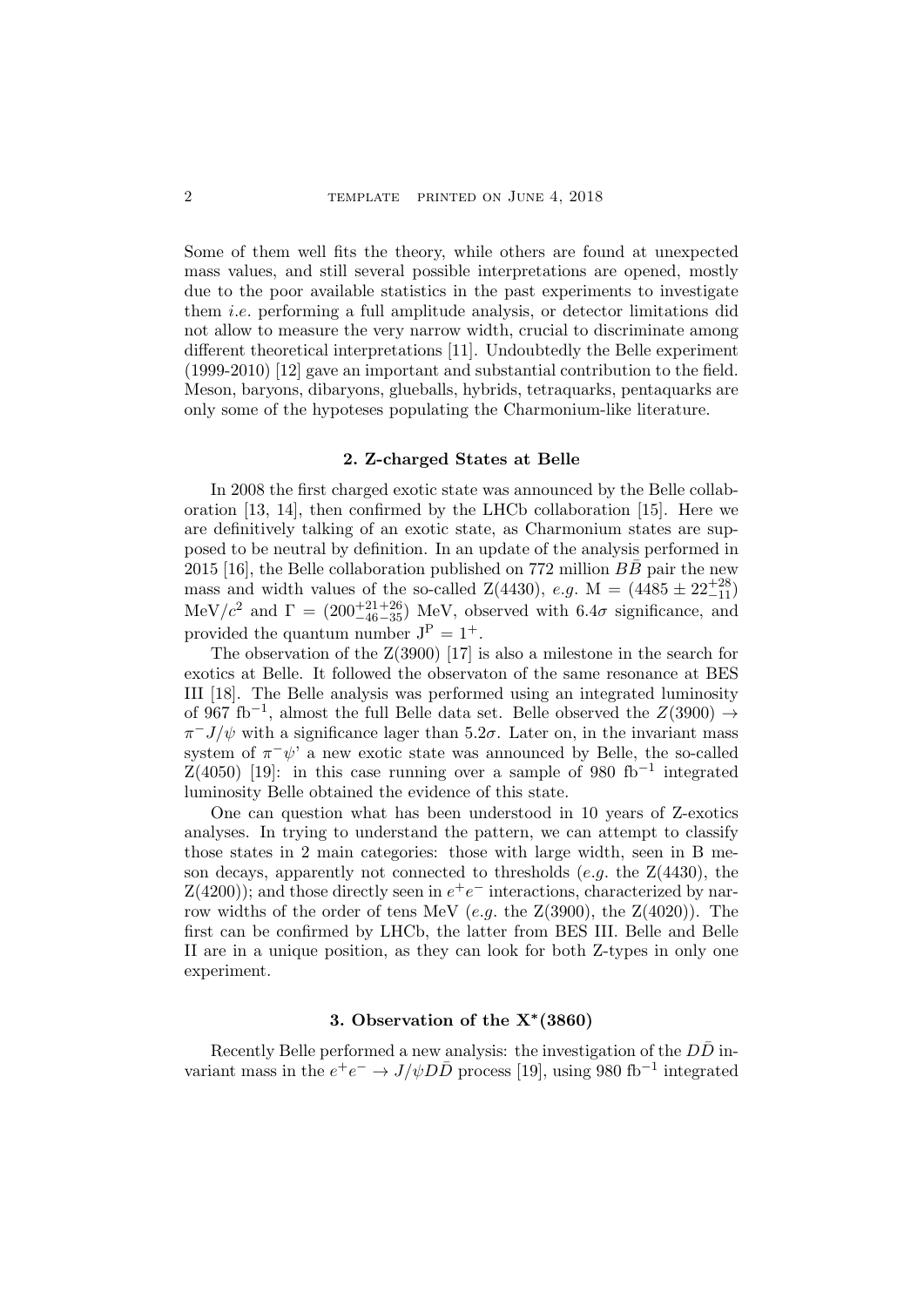luminosity (see Fig. 1). The partial wave analysis performed over so huge statistics allowed to establish a new resonance at threshold, with  $J^{PC} = 0^{++}$ hypothesis favourite over  $2^{++}$ , though the latter is not completely excluded. This new resonant state is a good candidate to be identified as the  $\chi_{c0}(2P)$ in the Charmonium spectrum, assuming the  $Z(3900)$  as the  $\chi_{c2}(2P)$  and the  $X(3872)$  as the  $\chi_{c1}(2P)$ . The mass and the width are measured, and equal to  $M = (3862^{+26+40}_{-32-13}) \text{ MeV}/c^2$  and  $\Gamma = (201^{+156+83}_{-67-82}) \text{ MeV}.$ 



Fig. 1. Projections of the signal fit results in the default model onto  $M_{D\bar{D}}$ . The points with error bars are the data, the hatched histograms are the background, the blue solid line is the fit with a new  $X^*$  resonance  $(J^{PC} = 0^{++})$  and the red dashed line is the fit with nonresonant amplitude only.

#### 4. Search for Pentaquarks at Belle

The search for pentaquark states at Belle has been carried on, even if up to now did not give positive answer, but only upper limits. In a recent analysis performed over 915 fb<sup>-1</sup> integrated luminosity the Belle collaboration looked for the decay of  $\Lambda_c^+ \rightarrow \phi p \pi^0$  [20], where a 5-quark state  $P_s^+$  is supposed to decay to  $\phi \pi^0$  (see Feynman diagram at Fig. 2). It was measured a branching ratio (BR) upper limit at 90% confidence level equal to  $\mathcal{B}(\Lambda_c \to P_s^+\pi^0) \times \mathcal{B}(P_s^+ \to \phi p) < 8.3 \times 10^{-5}$ . This value is consistent with the BR estimated by LHCb in the analysis cited as Ref. [21], although the decay analyzed by LHCb is different from that at Belle, since Belle cannot recontruct  $\Lambda_b$ , but only  $\Lambda_c$  decays.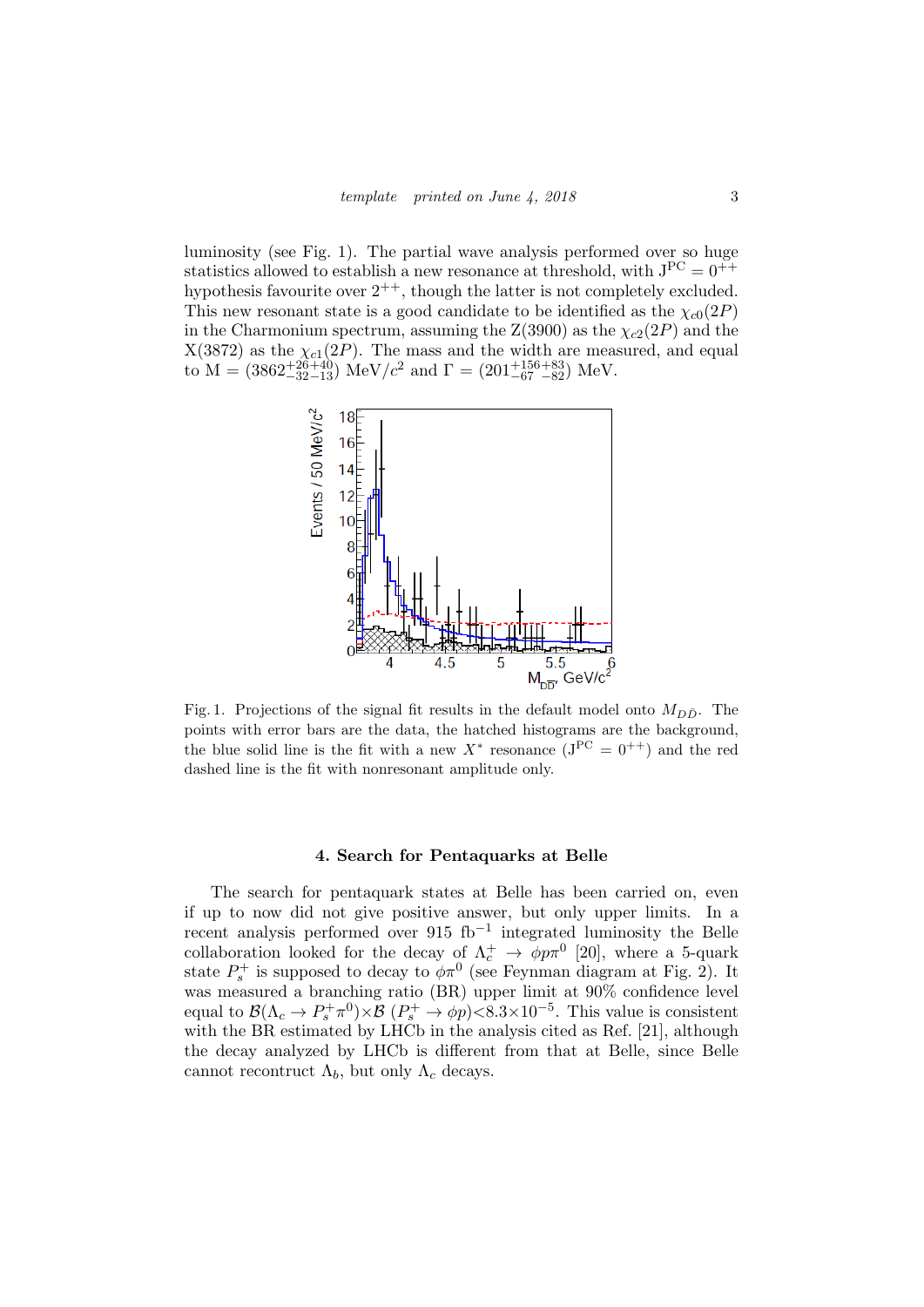

Fig. 2. Feynman diagram for the decay (a)  $_c^+ \rightarrow \phi p \pi^0$  and (b)  $\Lambda_c^{++} \rightarrow P_s^+ \pi^0$ .

### 5. From the experiment Belle to the experiment Belle II



Fig. 3. Cosmics in the PXD. Only 4 layers are mounted at the beginning of Phase II.

All recent analyses performed by Belle on exotic states have been performed over almost the full available data set, and show statistics limitation, not allowing a conclusion. It is then definitively needed an upgrade of the machine in order to have more statistics. The project Belle II [22] has been in construction over the past decade, and on  $18<sup>th</sup>$  of February 2018 finally the first cosmics were collected (see Fig. 3) and first studies with data started. On 26<sup>th</sup> of April 2018 the first collisions happened, testifying the good shape of this new project and a new era for the  $e^+e^-$  colliders. The experiment Belle II is located in Tsukuba (Japan), at the center of high energy physics KEK, and it is similar to Belle, with some substantial upgrade: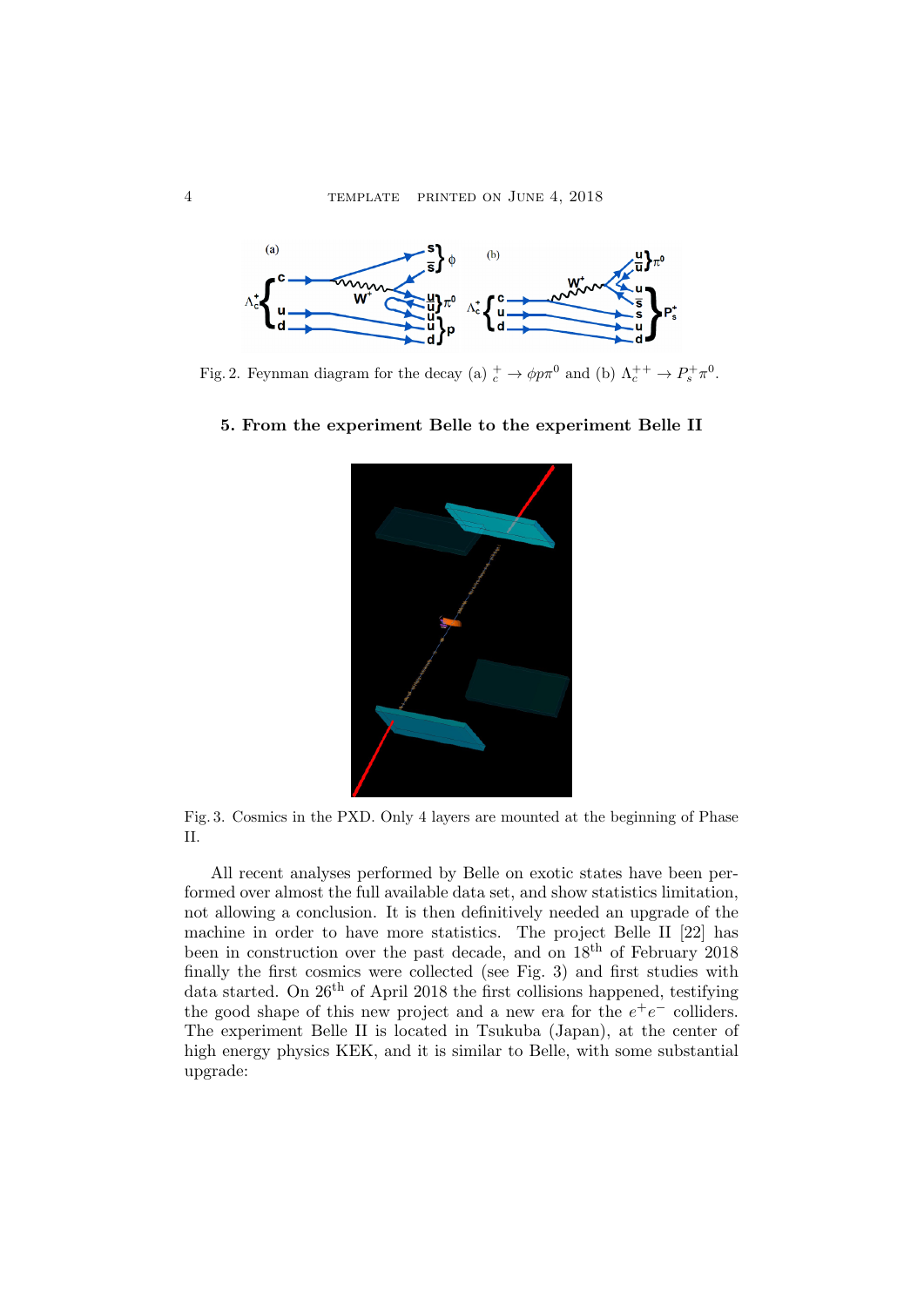- a Pixel detector (PXD) has been planned, with vertex resolution in z-direction a factor 2 better than at Belle: from 50  $\mu$ m (Belle) to 25  $\mu$ m (Belle II);
- the Time-of-Propagation (TOP) detector has been installed and properly working for particle identification purposes. The time resolution is 50 ps by design, and the detector surface is polished at nanometer precision;
- KLM detector for  $K_L$  and muon detection: 2 inner layers of barrel and all layers in the endcap replaced by scintillators;
- the electromagnetic calorimeter (ECL) readout electronics has been exchanged: now fast ADCs are used;
- a gain-factor 40 better than Belle in luminosity is planned, due to the new value of the beam current (which gives a factor 2) and the nano-beam principle, which gives an improvement of a factor 40. In this way we expect 50 times more data than what was collected at Belle over 11 years, so in 2026 the recorded integrated luminosity is expected to be  $50$  ab<sup>-1</sup>.

With 1 ab<sup>-1</sup> planned in 2021, and 50 ab<sup>-1</sup> planned in 2026, Belle II is the most powerful  $e^+e^-$  collider in the world, and great achievements are expected in spectroscopy (and not only).

## 6. XYZ expectation at Belle II

With the above expected high luminosity, Belle II can improve for sure some of the measurements already performed by Belle, and look for new still undisclosed forms of exotic matter. First of all, the search for Y-vector states in ISR mechanism, for which Belle II is in a unique position. By extrapolating the yield of  $Y(4260)$  from the Belle publication as in Ref. [23], in 2026 we expect to measure 29600 yield, for example. This opens the possibility to search for more rare  $Y(4260)$  decays, up to know not possibile due to the limited statistics. The search for the  $X(3872)$  radiative decays, *i.e.*  $X(3872) \rightarrow J/\psi \gamma$ , is also a unique physics case at Belle II, since the reconsturction of low energy photons would not be a problem. The search for new Z-charged exotic states is also part of the Belle II program: with so high statistics amplitude analysis can be performed and the quantum numbers can be determined.

A unique physics case for Belle II would be the search for bottomonium states:  $\Upsilon(6S)$  running will be possible, and a program is already established to search for bottomonium in  $\Upsilon(5S)$  and  $\Upsilon(6S)$  transitions: for the first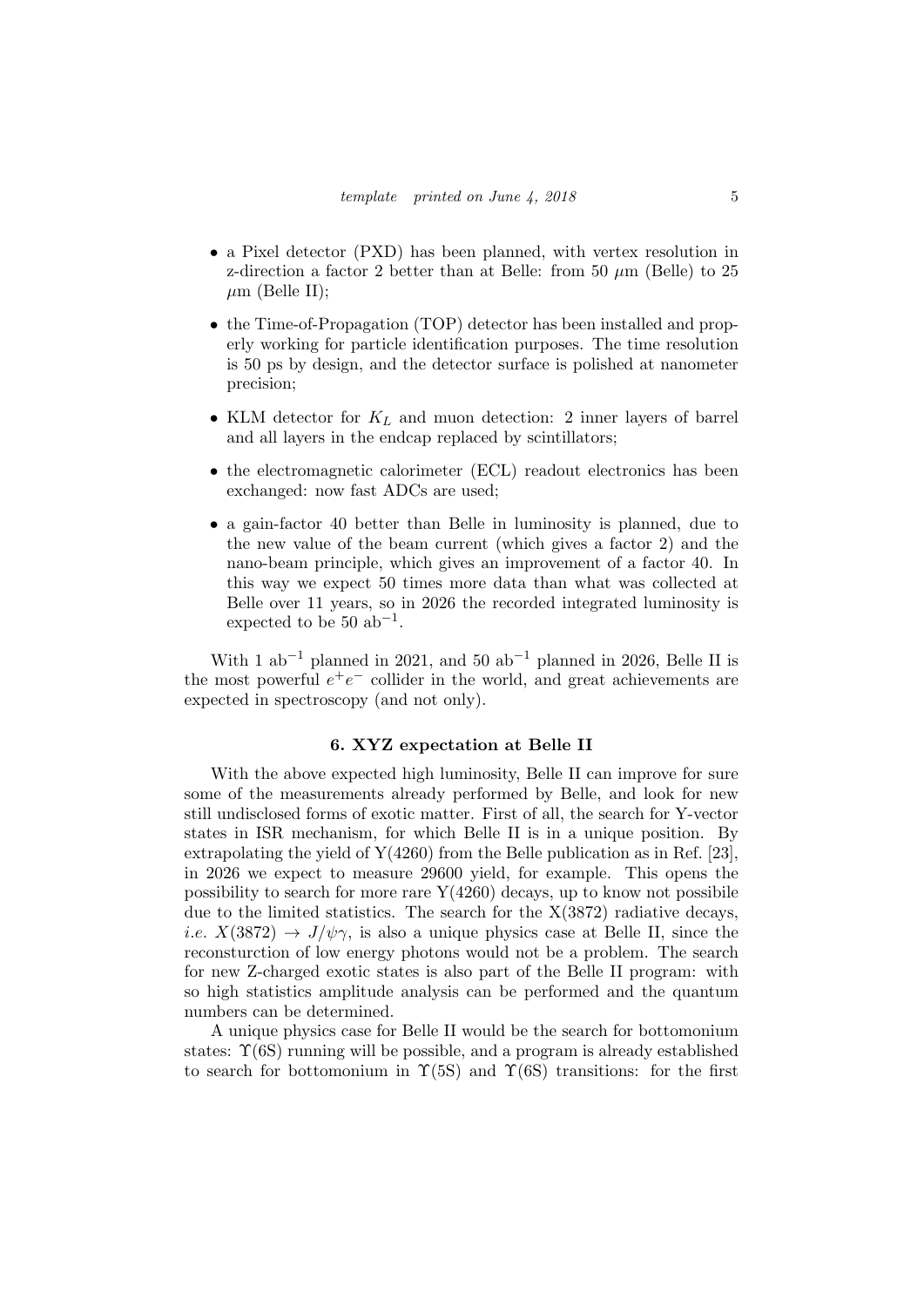time radiative transitions between bottomonium states will be possible at Belle II, which search was limited at Belle due to low statistics.

#### 7. Comparison with other future facilities and Summary

In summary, the Belle II experiment just started its data taking and it is in good shape. Original measurements are expected in the field of spectroscopy, especially for radiative decays,  $\Upsilon(5S, 6S)$  transitions and ISR processes.

A comparison with other running and future experiments as conclusion here is provided, to help in understanding the performance and future opportunities of the Belle II experiment in spectroscopy. Table 1 compares the performance of Belle II, BES III, PANDA and LHCb at one day of data taking. The reader should notice that the extrapolated yield for the X(3872) at Belle on the full data set is 0.2, compared to 8.5 yield at Belle II reported in the table.

Table 1. Extrapolation of 1 day of data taking and comparison among different experiments, using the results in the publications [3, 10, 13, 15, 17, 18, 23, 24]. Information is extrapolated by assuming 40 fb<sup>-1</sup> integrated luminosity per day at Belle II,  $1 \times 10^{31}$  cm<sup>-2</sup> s<sup>-1</sup> luminosity in the startup mode of the future PANDA (the number in parenhtesis indicates the lower limit in the yield estimation, while the other number is the upper limit, evaluated as in Ref. [24]), and assuming 2  $fb^{-1}/year$  at LHCb. Where no number is quoted it means that there is no official paper that can be cited for such extrapolation and/or it is not feasible. The Belle II yield are extrapolated from the corresponding Belle analysis results.

|                      | Belle II | <b>BES III</b>           | LHCh                  | <b>PANDA</b> |
|----------------------|----------|--------------------------|-----------------------|--------------|
| X(3872)              |          | (radiative)              | $2 \text{ (trigger)}$ | 65           |
| Y(4260)              | 24       | 50                       |                       | 67<br>1900   |
| Z(3900)              |          | 10                       |                       | 405          |
| $\overline{Z}(4430)$ |          | $\overline{\phantom{0}}$ |                       |              |

#### **REFERENCES**

- [1] M. Gell-Mann and E.P. Rosenbaum, "Elementary Particles". Scientific American , 72-86 (1957)
- [2] G. Zweig, "An SU3 Model for Strong Interaction Symmetry and its Breaking". CERN Report 8419/TH.401 (1964)
- [3] S.-K. Choi et al. (The Belle Coll.), "Observation of a Narrow Charmoniumlike State in Exclusive  $B^{\pm} \to K^{\pm} \pi^+ \pi^- J/\psi$  Decays". Phys. Rev. Lett. **91** (2003) 262001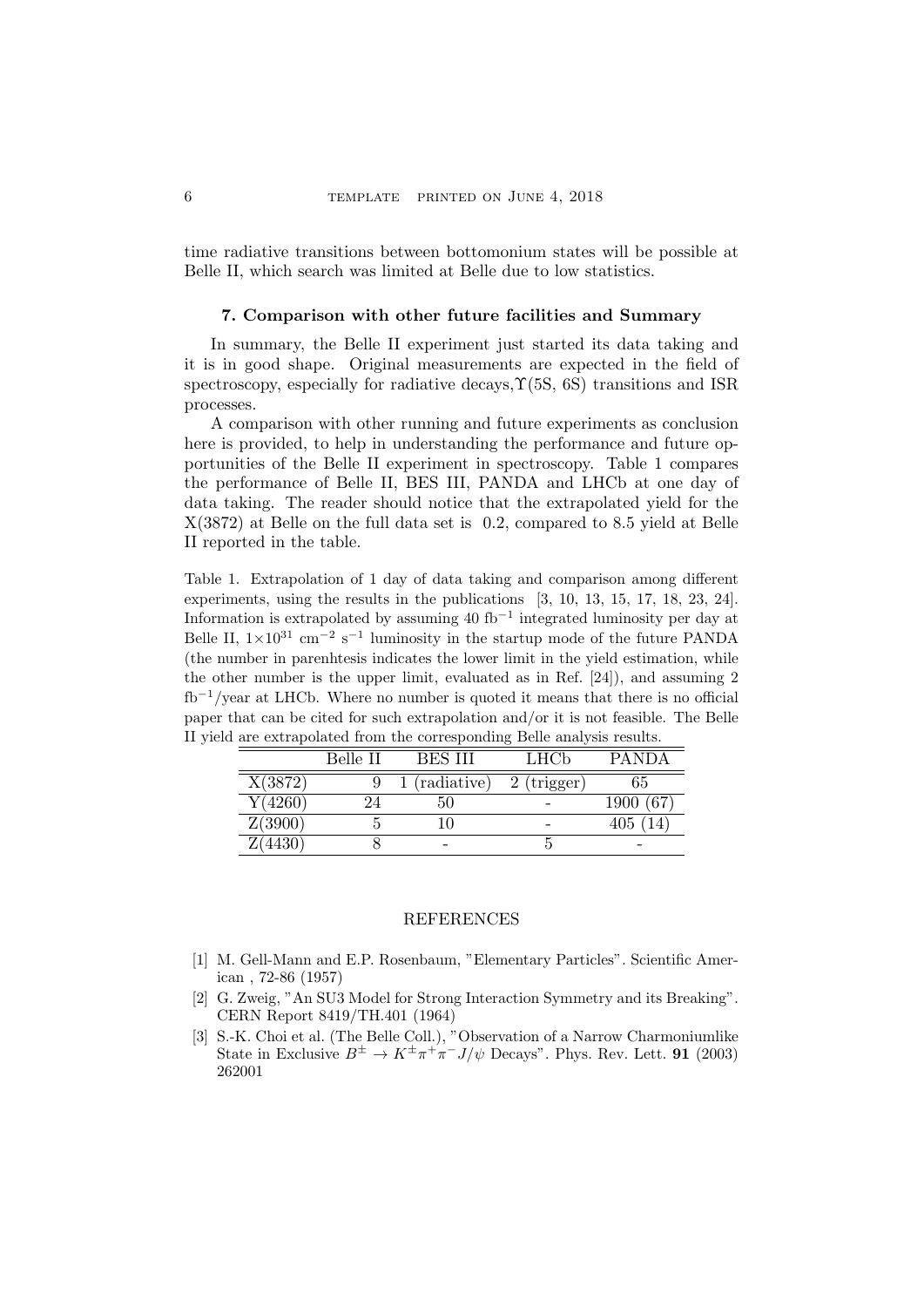- [4] D. Acosta et al. (The CDF Coll.), "Observation of the narrow state  $X(3872) \rightarrow$  $J/\psi \pi^+ \pi^-$  in  $\bar{p}p$  collisions at  $\sqrt{s} = 1.96$  TeV". Phys. Rev. Lett. **93** (2004) 072001
- [5] B. Aubert et al. (The BaBar Coll.), "Study of the  $B \to J/\psi K^-\pi^+\pi^-$  decay and measurement of the  $B \to X(3872)K$  branching fraction". Phys. Rev. D71 (2005) 071103
- [6] B. Aubert et al. (The BaBar Coll.)," Study of  $J/\psi \pi^+ \pi^-$  states produced in  $B^0 \to J/\psi \pi^+ \pi^- K^0$  and  $B^- \to J/\psi \pi^+ \pi^- K^{\prime\prime}$ . Phys. Rev. **D73** (2006) 011101
- [7] V. M. Abazov et al. (The D0 Coll.) " Observation and properties of the X(3872) decaying to  $J/\psi \pi = \pi^-$  in  $\bar{p}p$  collisions at  $\sqrt{s}$  $1.96 TeV''$ . Phys.Rev.Lett. $93(2004)162002$
- [8] B. Aubert et al. (The BaBar Coll.)," A Study of  $B \to X(3872)K$ , with  $X(3872) \to$  $J/\psi \pi = \pi^{-\nu}$ . Phys. Rev. D77 (2008) 111101
- [9] T. Aaltonen et al. (The CDF2 Coll.), " Precision Measurement of the X(3872) Mass in  $J/\psi \pi^+ \pi^-$  Decays". Phys. Rev. Lett. **103** (2009) 152001
- [10] R. Aaij et al. (The LHCb Coll.), " Observation of X(3872) production in pp collisions at  $\sqrt{s} = 7$  TeV. Eur. Phys. J. C72 (2012) 1972
- [11] N. Brambilla et al., "Heavy quarkonium: progress, puzzles, and opportunities". Eur. Phys. J C71 (2011) 1534
- [12] A. Bevan et al., "The physics of the B factories". Eur. Phys. J. C74 (2014) 3026
- [13] S.-K. Choi et al. (The Belle Coll.), "Observation of a resonance-like structure in the  $\pi^{\pm}\psi$ ' mass distribution in exclusive  $B^{-} \to Kpi^{\pm}\psi$ ' decays''. Phys. Rev. Lett. 100 (2008) 142001
- [14] R. Mizuk et al. (The Belle Coll.), " Dalitz analysis of  $B^-Kpi^+\psi$ ' decays and the  $Z(4430)^{+\nu}$ . Phys. Rev. **D80** (2009) 031104
- [15] R. Aaij et al. (The LHCb Coll.), "Observation of the resonant character of the  $Z(4430)$  state". Phys. Rev. lett  $112$  (2014) 222002
- [16] K. Chilikin et al. (The Belle Coll.), " Experimental constraints on the spin and parity of the  $Z(4430)^{+}$ ". Phys. Rev. **D88** (2013) 074026
- [17] Z. Q. Liu et al. (The Belle Coll.) " Study of  $e^+e \to \pi^+\pi^-J/\psi$  and Observation of a Charged Charmoniumlike State at Belle". Phys. Rev. Lett 110 (2013) 252002
- [18] M. Abiklim et al. (The BES III Coll.) "Observation of a Charged Charmoniumlike Structure in  $e^+e \rightarrow \pm J/\psi$  at  $\sqrt{s} = 4.26$ GeV". Phys. Rev. Lett. 110 (2013) 252001
- [19] R. Mizuk et al. (The Belle Coll.), " Observation of two resonance-like structures in the  $\pi^+\chi(c1)$  mass distribution in exclusive  $\bar{B}^0 \to K^-\pi^+\chi(c1)$  decays". Phys. Rev. D78 (2008) 072004
- [20] B. Pal et al. (The Belle Coll.), "Search for  $\Lambda_c^+ \to \phi p \pi^0$  and branching fraction measurement of  $\Lambda_c^+ \to K \pi^+ p \pi^0$ ". Phys. Rev. **D96** (2017) 051102
- [21] R. Aaij et al. (The LHCb Coll.), "Observation of  $J/\psi p$  resonances consistent with pentaquark states in  $\frac{0}{b} \rightarrow J/\psi K p$  decays". Phys. Rev. Lett. 115 (2015) 072001
- [22] The Belle II experiment,  $www-superkekb.kek.jp$ .
- [23] C. Z. Yuan et al. (The Belle Coll.), " Measurement of  $e^+e^- \to \pi^+\pi^-J/\psi$  crosssection via initial state radiation at Belle." Phys. Rev. Lett. 99 (2007) 182004